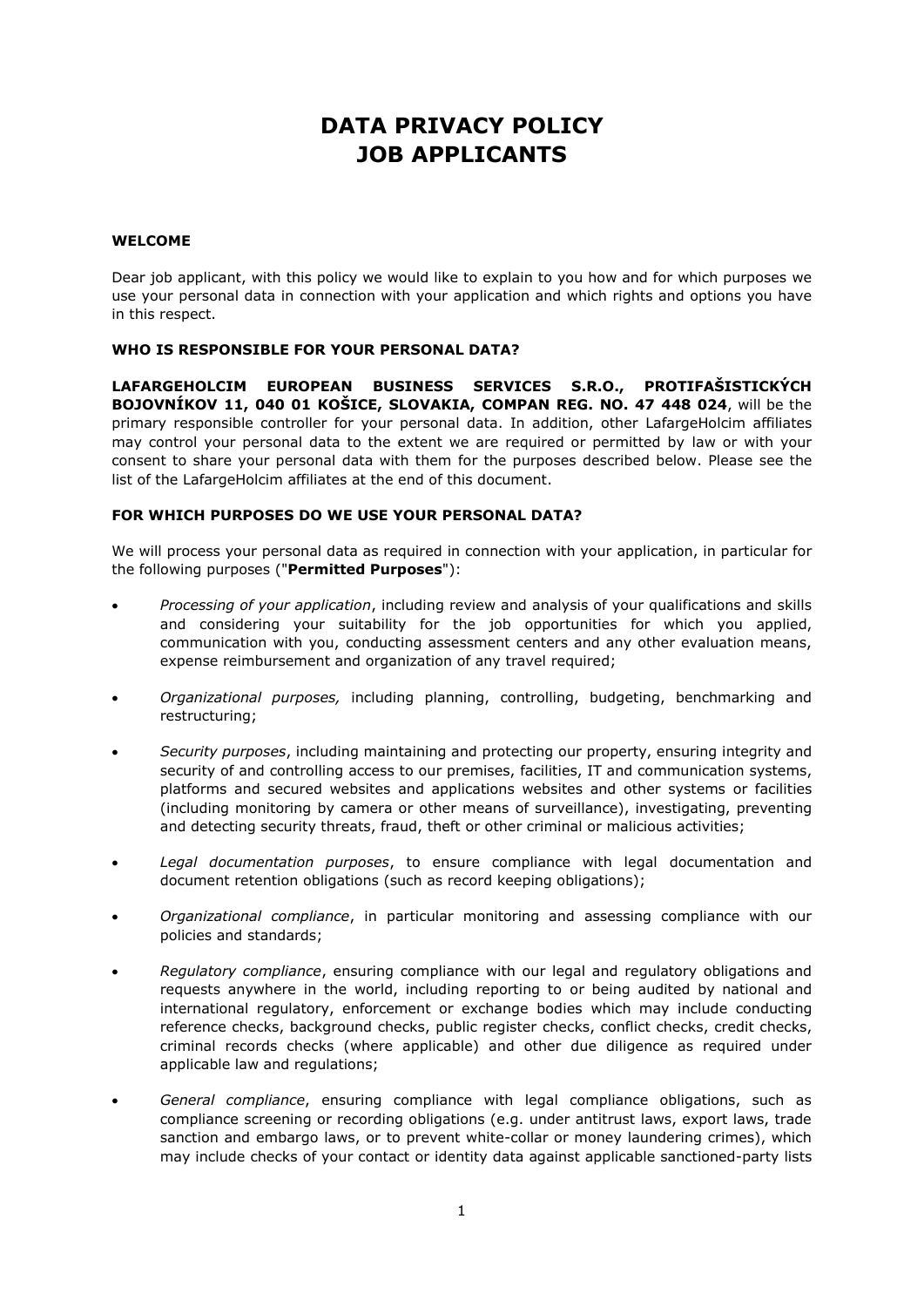and contacting you to confirm your identity in case of a potential match or recording your interactions with third parties as may be relevant for antitrust purposes and

 *Disputes and enforcement of claims*, including supporting us in dealing with and solving disputes, complying with orders of courts, authorities or other public bodies, enforcing our contractual agreements and to establish, exercise or defend legal claims.

Where you have expressly given us your consent, we may also use your personal data for the following purposes:

*Including you in our job applicant data base,* to provide you by email, telephone or other communication channels you permitted us to use with information about exciting job opportunities at LafargeHolcim and to store and process and share with our LafargeHolcim Group affiliates any personal data you submitted with your applications for this purpose. Please see the list of the LafargeHolcim affiliates at the end of this document.

- $\bullet$
- *Sending you LafargeHolcim information and updates*, through updates by email about products and services, news, announcements and invitations to programs, customer surveys or other events from LafargeHolcim, including from our affiliates (see above).

We will not use your personal data for taking any automated decisions affecting you or creating profiles other than described above.

The legal bases for processing of your personal data are set forth in Article 6 of the European Data Protection Regulation. Depending on the above Permitted Purposes for which we use your personal data, the processing is either necessary for the performance of your application, freelancing or other agreement with LafargeHolcim, necessary for compliance with our legal obligations (e.g. to keep pension records or records for tax purposes) or necessary for purposes of our legitimate interest or those of any third party recipients that receive your personal data, always provided that such interests are not overridden by your interests or fundamental rights and freedoms. In addition, the processing may be based on your consent where you have expressly given that to us.

# **WHICH PERSONAL DATA DO WE COLLECT?**

Unless otherwise agreed with you, we will collect only personal data which are required in connection with your application or for the above purposes. This includes any information you provide to us directly with your application and any information which is derived from such collected data or otherwise collected or generated in the course of your application process.

This typically includes the following categories of data:

- *Personal details*, such as name, address, date of birth, marital status, emergency contact details, country of residence, national insurance number, prior or expected salary, bank details, social security and tax related details;
- *Professional details*, such as your prior work contact details, position and career data, CV, details of your qualifications, relevant experience and skills;
- *Identification documentation*, such as copies of your passport, driving licence, national or work ID card, or other documentation (which may include photographs submitted by you);
- Further *application-related information*, such as expense reimbursement data, assessment centers or other performance assessments, references, credit and background checks;
- Data relating to *access to and use of our systems, facilities and premises* which may include data generated through monitoring by camera, GPS, monitoring and logging of your use of our communication and IT systems and other means of surveillance;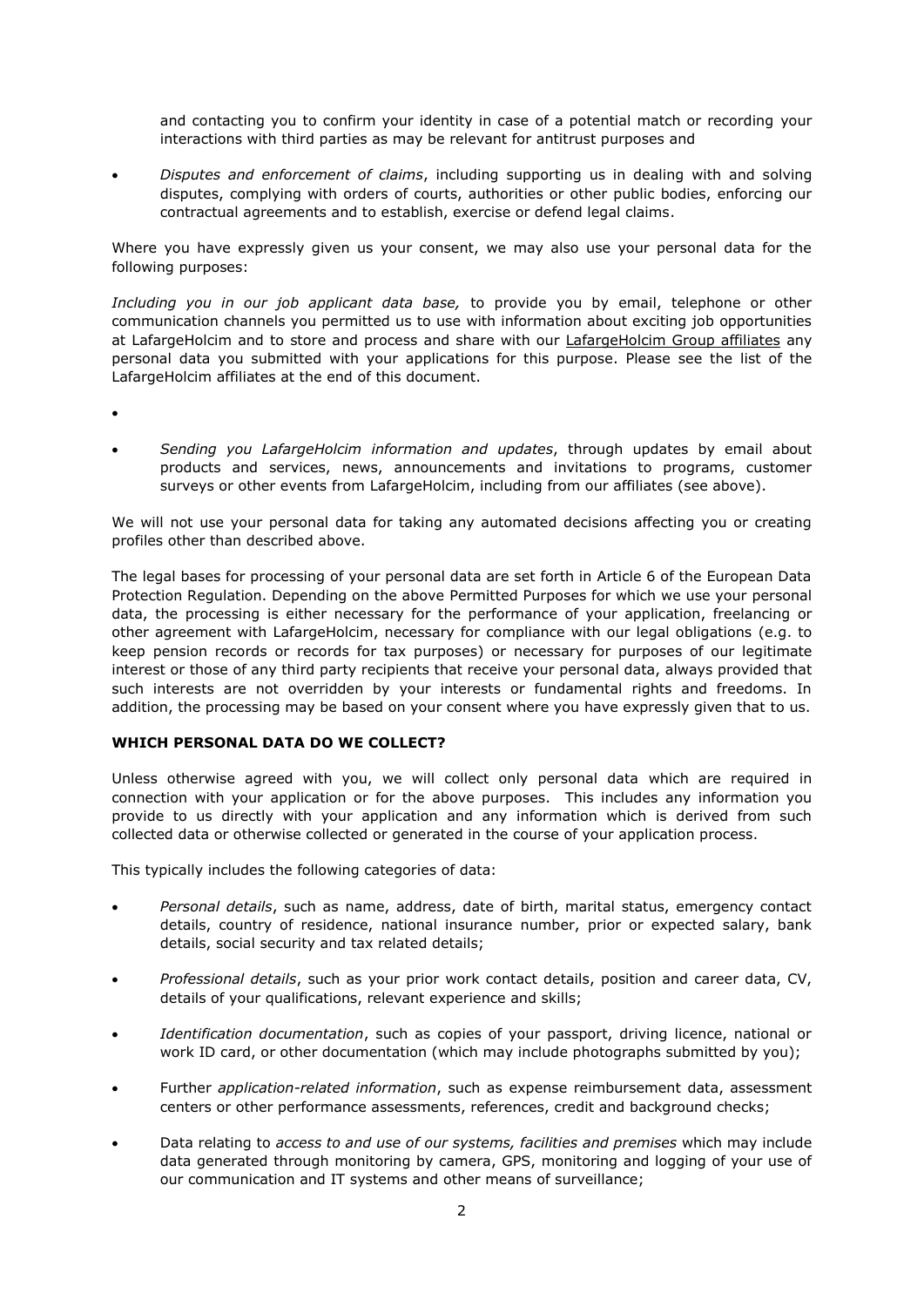- *Data relating to or generated from compliance activities*, including data from reference checks, background checks, public register checks, conflict checks, credit checks, criminal records checks (where applicable) and other due diligence, recording or reporting as required under applicable law and regulations as well as from compliance investigations;
- *Data relating to disputes and enforcement of claims*, including data relating to or generated from proceedings, disputes, negotiations, statements, pleadings or other related communication or activities;
- Other personal data derived from or generated by pursuing the above Permitted Purposes.
- *Special categories of Personal Data*. Where required for the above Permitted Purposes and only where required or permitted by applicable law or where you have specifically given us your consent, we may ask for information about your health and disabilities (e.g. to comply with related statutory workplace security or insurance obligations), biometric data (e.g. for access control or security purposes) or data revealing racial or ethnic origin (e.g. for diversity purposes) or religious beliefs (e.g. for church tax purposes).

#### **HOW DO WE COLLECT PERSONAL DATA?**

We will collect your personal data primarily directly from you when you interact with us in the course of your application, e.g. when you complete job applicant questionnaires, visit our intranet, our website or other communication or working platforms and when you communicate with us in relation to your application. In addition, we will generate personal data about you in the course of your application for the above Permitted Purposes (e.g. expense reimbursement, assessment centers and other performance reviews, recording and monitoring of your entrance and use of our premises, facilities and communication and IT systems).

## **HOW DO WE PROTECT YOUR PERSONAL DATA?**

We maintain physical, electronic and procedural safeguards in accordance with the technical state of the art and legal data protection requirements to protect your personal data from unauthorized access or intrusion. These safeguards include implementing specific technologies and procedures designed to protect your privacy, such as secure servers, firewalls and SSL encryption. We will at all times strictly comply with applicable laws and regulations regarding the confidentiality and security of personal data.

#### **WITH WHOM WILL WE SHARE YOUR PERSONAL DATA?**

We may share your personal data with:

- Our affiliates within LafargeHolcim Group worldwide if and to the extent required for the Permitted Purposes and legally permitted or where you have expressly given us your consent. In such cases, these entities will then use the Personal Data for the same purposes and under the same conditions as outlined in this Data Privacy Policy. Please see the list of the LafargeHolcim affiliates at the end of this document.
- Third parties who process your personal data on their own behalf but in connection with a service provided to us or you on our behalf for the Permitted Purposes (such as background check providers or third parties from whom we request a reference).
- Service providers (so called data processors) within or outside of LafargeHolcim Group, domestically or abroad (e.g. shared service centers, payroll or other service providers, including cloud providers) instructed by to process personal data for the Permitted Purposes on our behalf and in accordance with our instructions only. LafargeHolcim will retain control over and will remain fully responsible for your personal data and will use appropriate safeguards as required by applicable law to ensure the integrity and security of your personal data when engaging such service providers.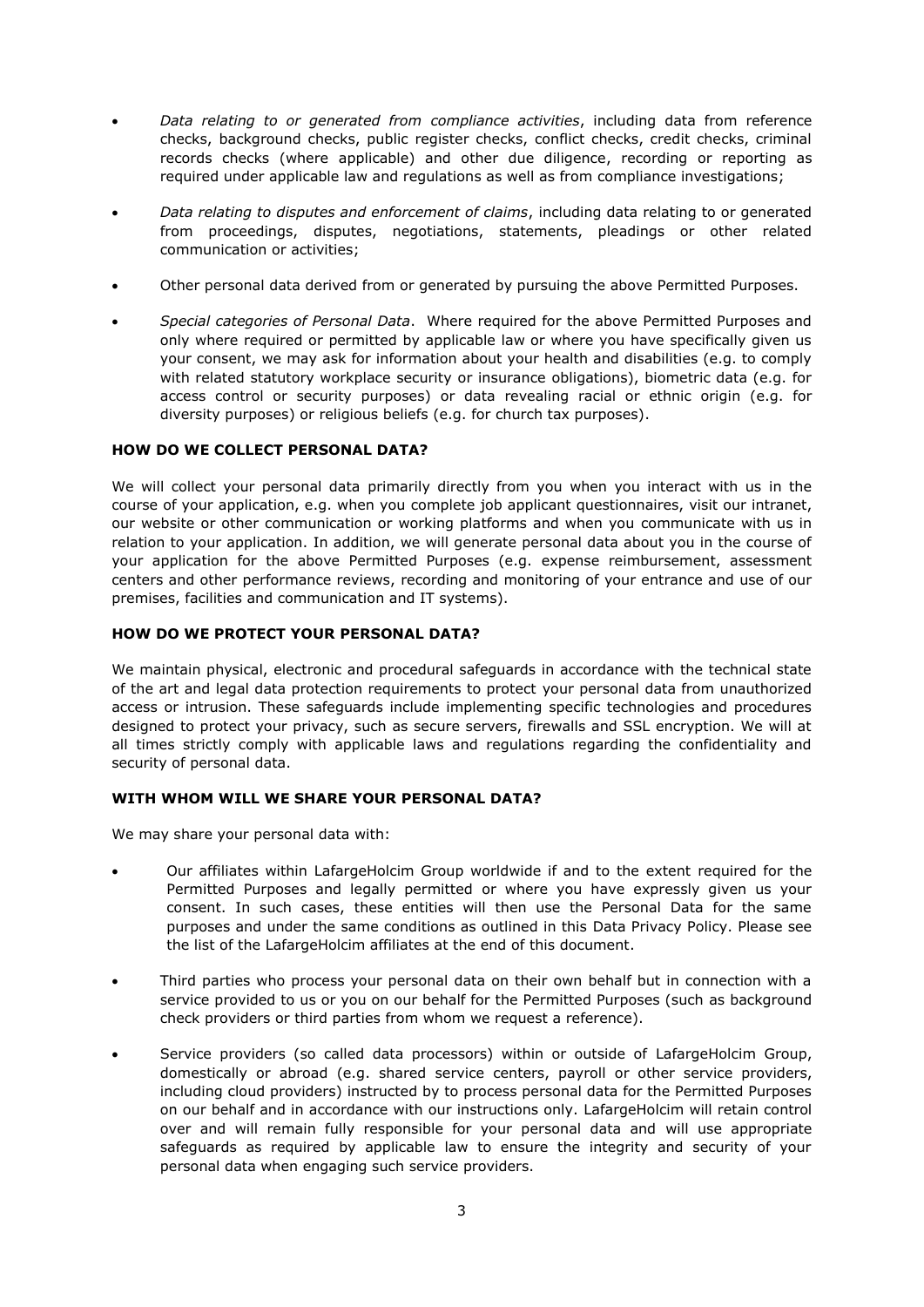- Public or governmental bodies such as regulatory or enforcement authorities, attorneys or courts where we are required to do so by applicable law or regulation or at their request if legally permitted and necessary to comply with a legal obligation or for the establishment, exercise or defense of legal claims.
- Otherwise, we will only disclose your personal data when you direct or give us permission, when we are required by applicable law or regulations or judicial or official request to do so, or when we suspect fraudulent or criminal activities.

#### **WHERE DO WE PROCESS YOUR PERSONAL DATA?**

LafargeHolcim is a globally active enterprise. In the course of our business activities, we may transfer your personal data also to recipients in countries outside of the European Economic Area ("third countries"), in which applicable laws do not offer the same level of data protection as the laws of your home country. When doing so we will comply with applicable data protection requirements and take appropriate safeguards to ensure the security and integrity of your personal data, in particular by entering into the EU Standard Contractual Clauses. You may contact us anytime using the contact details below if you would like further information on such safeguards.

#### **YOUR DATA PROTECTION RIGHTS**

Subject to certain legal conditions, you may request access to, rectification, erasure or restriction of processing of your personal data. You may also object to processing or request data portability. In particular you have the right to request a copy of the personal data that we hold about you. If you make this request repeatedly, we may make an adequate charge for this. Please refer to Articles 15-22 of the EU General Data Protection Regulation for details on your data protection rights.

For any of the above requests, please send a description of your personal data concerned stating your name and your date of birth as proof of identity to the contact details below. We may require additional proof of identity to protect your personal data against unauthorized access. We will carefully consider your request and may discuss with you how it can best be fulfilled.

If you have given us your consent for the processing of your personal you withdraw the consent at any time with future effect, i.e. the withdrawal of the consent does not affect the lawfulness of processing based on the consent before its withdrawal. In case consent is withdrawn, we may only further process the personal data where there is another legal ground for the processing.

If you have any concerns about how your personal data is handled by us or wish to raise a complaint, you can contact us at the contact details below to have the matter investigated. If you are not satisfied with our response or believe we are processing your personal data not in accordance with the law you can complain to the competent data protection supervisory authority, which is Office for Personal Data Protection of the Slovak Republic, in accordance with § 100 Act. No. 18/2018 Coll on Personal Data Protection.

# **ARE YOU REQUIRED TO PROVIDE PERSONAL DATA?**

As a general principle, you will provide us with your personal data entirely voluntary. However, in certain circumstances we are required to collect certain personal data or in which LafargeHolcim cannot take action without certain of your personal data, for example because this personal data is required to deduct taxes from your salary, carry out a legally required compliance screening or provide evidence of legally required trainings or qualifications. In these cases, if you do not provide us with your personal information, we may be unable to properly administer your application, assign certain tasks to you or permit you to participate in certain activities or services offered in connection with your application.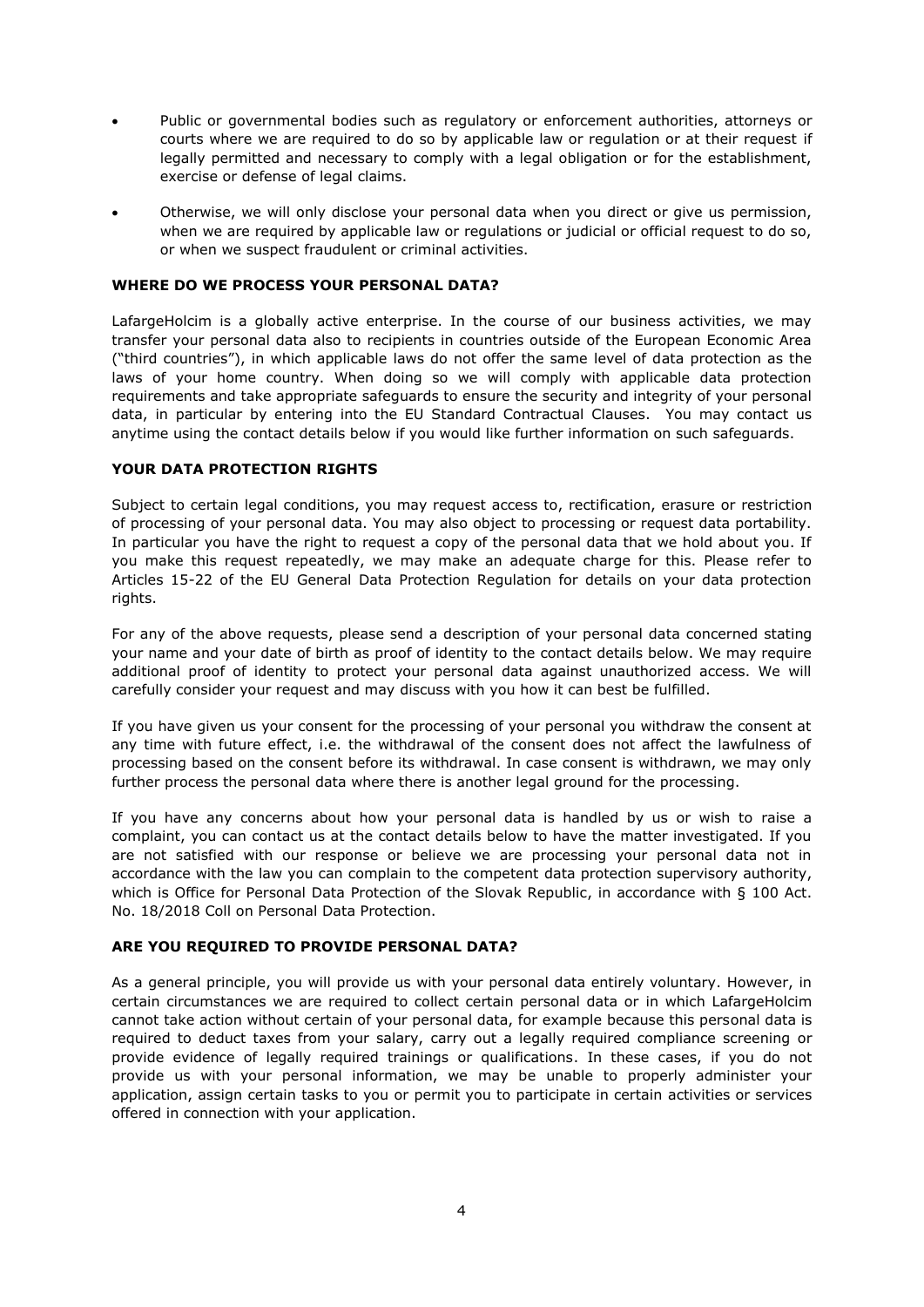#### **HOW LONG DO WE STORE PERSONAL DATA?**

Your personal data will be deleted when it is no longer reasonably required for the Permitted Purposes or you withdraw your consent (where applicable) and we are not legally required or otherwise permitted to continue storing such data. We will in particular retain your personal data where required for LafargeHolcim to assert or defend against legal claims until the end of the relevant retention period or until the claims in question have been settled. Please refer to our data retention policies for further details.

# **UPDATES OF THIS DATA PRIVACY POLICY**

This Data Privacy Policy was last updated in April 2018. We reserve the right to update and change this Data Protection Notice from time to time in order to reflect and changes to the way in which we use your personal data or changing legal requirements. Any amended Data Privacy Policy will apply from the date it is posted on our intranet or otherwise made available to you.

#### **HOW TO GET IN TOUCH WITH US**

If you have any questions regarding your rights or if you have any specific requests relating to your personal data please contact

Lea Bodnárová, [lea.bodnarova@lafargeholcim.com](mailto:lea.bodnarova@lafargeholcim.com) (+421 905 682899)

Data Protection Responsible

Or

Local Data Protection Officer:

Juraj Kompan, kompan@kompansabol.sk

#### **\* \* \* \* \***

| <b>List of LafargeHolcim entities</b> | Country   |
|---------------------------------------|-----------|
| Holcim (Australia) Pty Ltd            | Australia |
| CILAS SPA                             | Algeria   |
| Ciment et Mortier; Algérie SPA        | Algeria   |
| Cosider Lafarge Platre SPA            | Algeria   |
| Lafarge Béton Algérie Spa             | Algeria   |
| Lafarge Ciment de Msila SPA           | Algeria   |
| Lafarge Ciment Oggaz SPA              | Algeria   |
| Lafarge Distribution Algérie SPA      | Algeria   |
| Lafarge Logistique Algérie SPA        | Algeria   |
| Lafarge Sacs SPA                      | Algeria   |
| Lafarge Service Algérie SPA           | Algeria   |
| Société des Ciments de la Mitidja SPA | Algeria   |
| Station Agrégat Azzrou SPA            | Algeria   |
| Lafarge Cement CE Holding GmbH        | Austria   |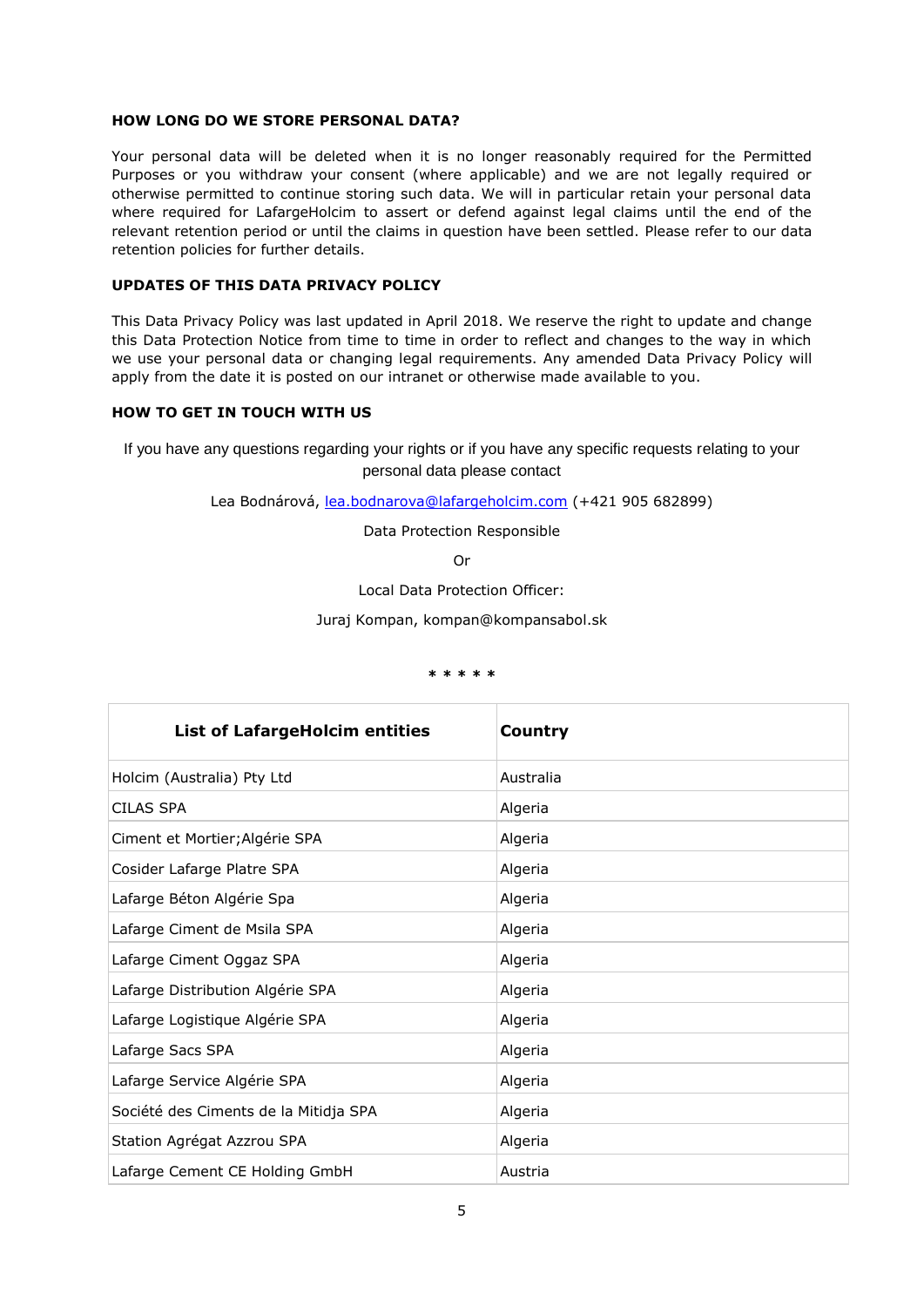| Lafarge Cement Technical Center Vienna GmbH                  | Austria         |
|--------------------------------------------------------------|-----------------|
| Lafarge Zementwerke GmbH                                     | Austria         |
| Holcim (Azerbaijan) OJSC                                     | Azerbaijan      |
| Lafarge Surma Cement Itd                                     | Bangladesh      |
| Lafarge Aggregates LLC                                       | <b>Belarus</b>  |
| FLLC Lafarge Aggregates                                      | <b>Belarus</b>  |
| Holcim (Belgique) SA<br>Geocycle SA<br>Carrières de Leffe SA | Belgium         |
| Holcim (Brazil) SA                                           | <b>Brazil</b>   |
| Vris Eood                                                    | <b>Bulgaria</b> |
| Holcim Bulgaria AD                                           | <b>Bulgaria</b> |
| Holcim Karierni Materiali AD                                 | <b>Bulgaria</b> |
| Holcim Karierni Materialo Rudinata ad                        | <b>Bulgaria</b> |
| Holcom Karierni Materiali Plovdiv                            | <b>Bulgaria</b> |
| Geocycle Bulgaria Eoo                                        | <b>Bulgaria</b> |
| Cimenteries du Cameroun                                      | Cameroun        |
| Pallot Tarmac (2002) Limited                                 | Channel Islands |
| Ronez Limited                                                | Channel Islands |
|                                                              |                 |
| Lafarge (Bejing) Building MAterials Technical Service<br>Co  | China           |
| Lafarge Dujiangyan Cement Co                                 | China           |
| LH (Beijing) technical services co                           | China           |
| Sichuan Shuangma Cement co Itd Chengdu Branch                | China           |
| Sichuan Shuangma Cement Co                                   | China           |
| Sichuan Shuangma Yibin Cement Co                             | China           |
| Zunyi Sancha Lafarge Cement Co                               | China           |
| Ecoprocesamiento Ltda.                                       | Colombia        |
| Fundación Social de Holcim Colombia                          | Colombia        |
| Holcim (Colombia) S.A.                                       | Colombia        |
| Transportadora de cemento S.A.S.                             | Colombia        |
| Holcrest S.A.S.                                              | Colombia        |
| Construcorp Internacional SGI S.A.                           | Costa Rica      |
| Holcim (Costa Rica) S.A.                                     | Costa Rica      |
| Servicios Ambientales Geocycle SAG S.A.                      | Costa Rica      |
| Geocycle Hrvatska d.o.o. Koromačno                           | Croatia         |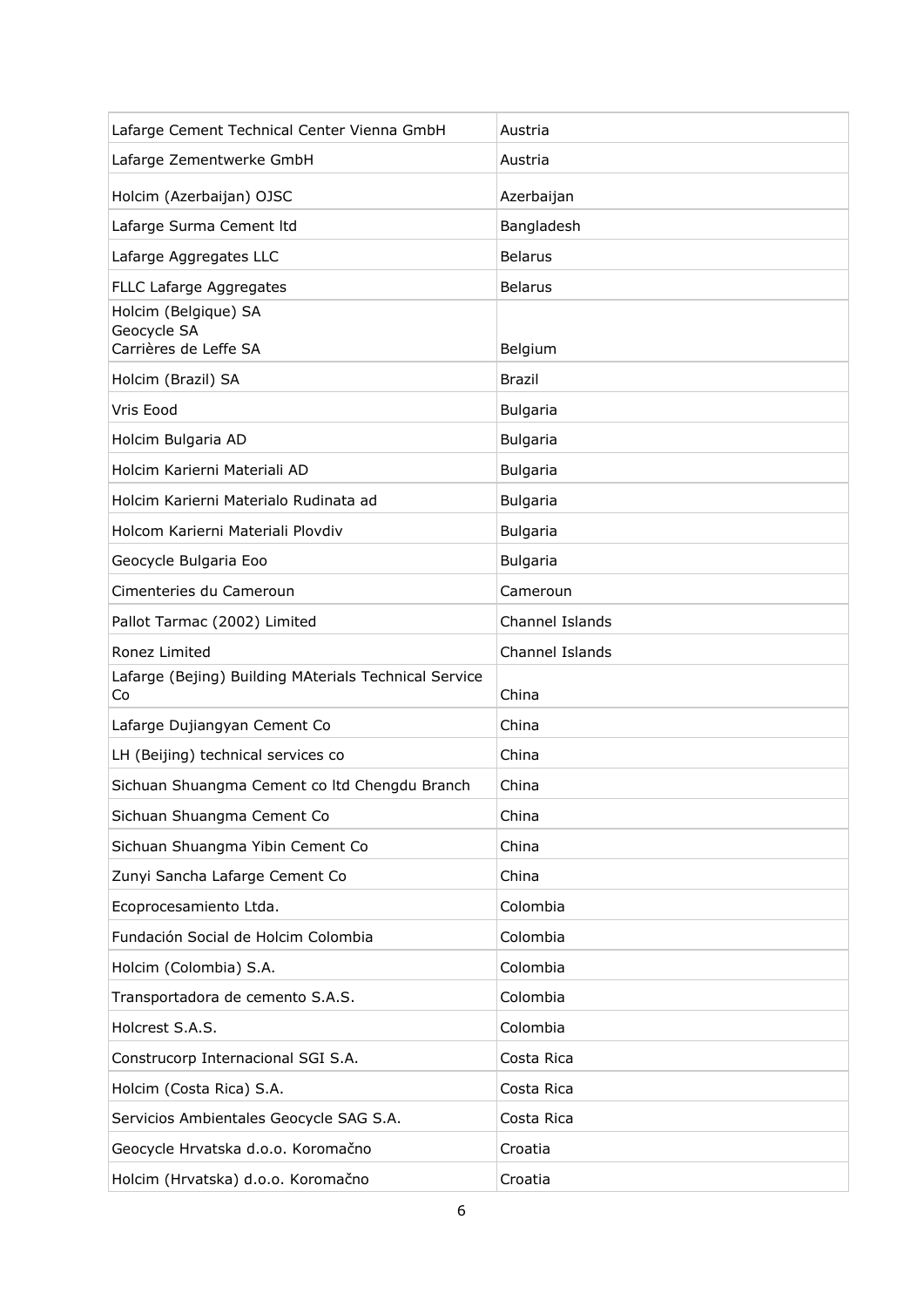| Holcim mineralni agregati d.o.o. Lepoglava                                                                                                                                                                                  | Croatia           |
|-----------------------------------------------------------------------------------------------------------------------------------------------------------------------------------------------------------------------------|-------------------|
| Holcim mineralni agregati d.o.o. Nedešćina                                                                                                                                                                                  | Croatia           |
| Lafarge Cement, a.s.                                                                                                                                                                                                        | Czech<br>Republic |
| Lafarge emirates cement llc                                                                                                                                                                                                 | Dubai             |
| Readymix Gulf Co Ltd                                                                                                                                                                                                        | Dubai             |
| Lafarge Cement Egypt<br>Lafarge Ready Mix<br>Lafarge Egypt Quarries<br><b>National Bag</b><br>Egypt Sack<br>Geocycle Egypt<br>Lafarge Building Materials Holding Egypt<br>Lafarge Middle East and Africa Building Materials | Egypt             |
| Geocycle el salvador                                                                                                                                                                                                        | El Salvador       |
| <b>Holcim Concretos</b>                                                                                                                                                                                                     | El Salvador       |
| Holcim el salvador                                                                                                                                                                                                          | El Salvador       |
| Lafarge Service Group SAS                                                                                                                                                                                                   | France            |
| Holcim Béton Granulats Haut Rhin                                                                                                                                                                                            | France            |
| Holcim Haut Rhin                                                                                                                                                                                                            | France            |
| Lafarge Centre de Recherche                                                                                                                                                                                                 | France            |
|                                                                                                                                                                                                                             |                   |
| Lafarge S.A                                                                                                                                                                                                                 | France            |
| Lafarge Services Groupe SAS                                                                                                                                                                                                 | France            |
| Technical Center Europe-Africa                                                                                                                                                                                              | France            |
| SCHULENBUR; Grundstücksgesellschaft mbH                                                                                                                                                                                     | Germany           |
| Betontechnik Niedersachsen GmbH                                                                                                                                                                                             | Germany           |
| Betontechnik Nord GmbH                                                                                                                                                                                                      | Germany           |
| Buss Basalt GmbH & Co. KG                                                                                                                                                                                                   | Germany           |
| Geocycle (Deutschland) GmbH                                                                                                                                                                                                 | Germany           |
| Hemmoor Zement AG i.A.                                                                                                                                                                                                      | Germany           |
| Holcim (Deutschland) GmbH                                                                                                                                                                                                   | Germany           |
| Holcim (Süddeutschland) GmbH                                                                                                                                                                                                | Germany           |
| Holcim Beton und Zuschlagstoffe GmbH                                                                                                                                                                                        | Germany           |
| Holcim HüttenZement GmbH                                                                                                                                                                                                    | Germany           |
| Holcim Kies und Beton GmbH                                                                                                                                                                                                  | Germany           |
| Holcim WestZement GmbH                                                                                                                                                                                                      | Germany           |
| MDS Mörteldienst Siegerland GmbH                                                                                                                                                                                            | Germany           |
| Schulenburg Grundstückgesellschaft                                                                                                                                                                                          | Germany           |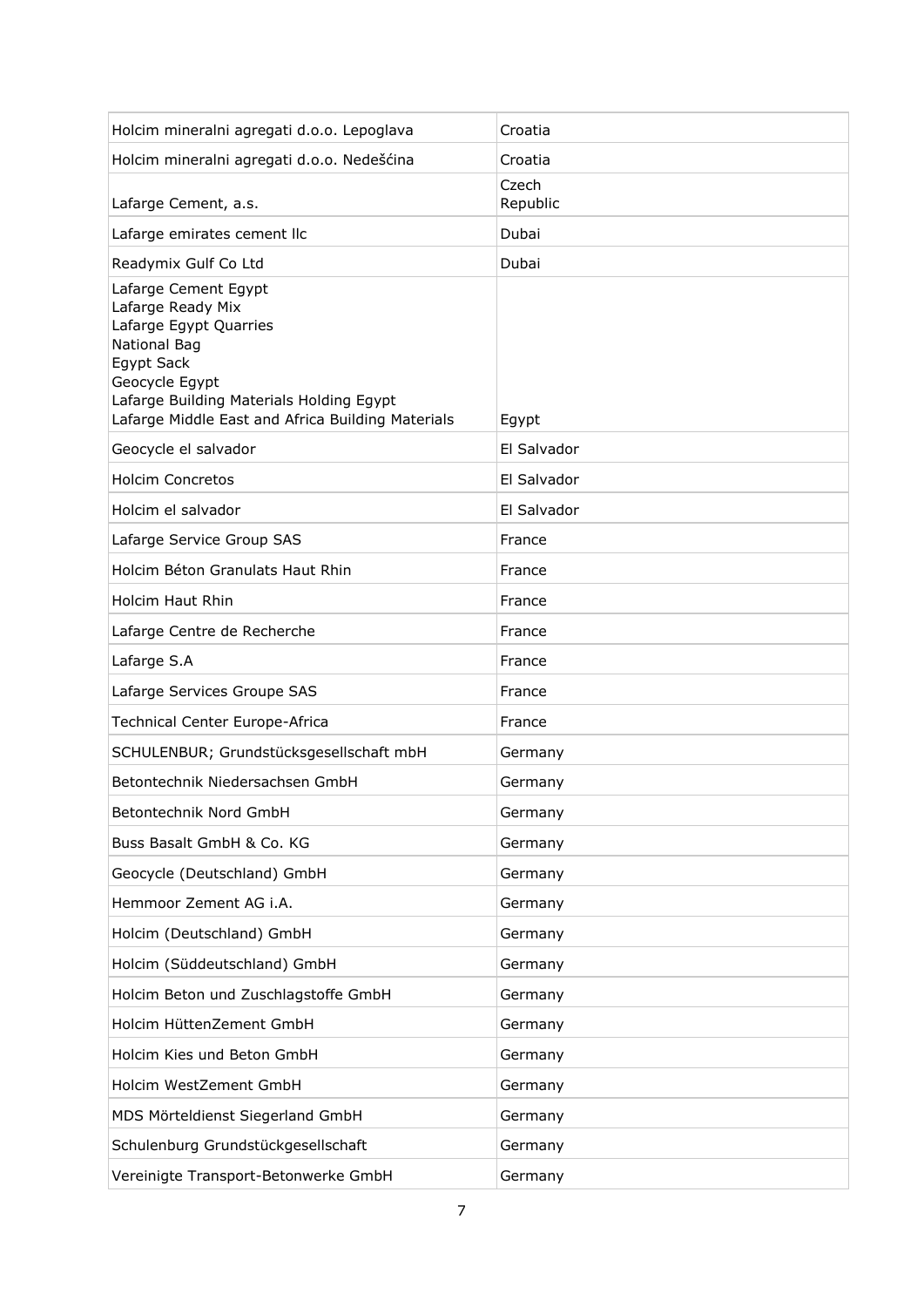| VETRA GmbH & Co. KG                                                                                                                                                                                                                                                                                    | Germany              |
|--------------------------------------------------------------------------------------------------------------------------------------------------------------------------------------------------------------------------------------------------------------------------------------------------------|----------------------|
| Aneh Shipping Société Anonyme                                                                                                                                                                                                                                                                          | Greece               |
| Heracles General Cement Company                                                                                                                                                                                                                                                                        | Greece               |
| Lafarge Beton Industrial Commercial Société<br>Anonyme                                                                                                                                                                                                                                                 | Greece               |
| Lava Mining & Quarrying CO S.A.                                                                                                                                                                                                                                                                        | Greece               |
| Ciments de Guinée (It will become LafargeHolcim as<br>from 1st September 2016)                                                                                                                                                                                                                         | Guinea               |
| Lafarge Cement Hungary Ltd.                                                                                                                                                                                                                                                                            | Hungary              |
| <b>ACC Limited</b>                                                                                                                                                                                                                                                                                     | India                |
| Ambuja Cements Limited                                                                                                                                                                                                                                                                                 | India                |
| Holcim Services (South Asia) Limited                                                                                                                                                                                                                                                                   | India                |
| One India BSC                                                                                                                                                                                                                                                                                          | India                |
| 1. Holcim Reunion<br>2. Ciments de Bourbon<br>3. Holcim Precontraint<br>4. Lafarge Ciments Mayotte SA<br>5. Holcime Madacascar SA<br>6. Manorina SARLU<br>7. Lafarge Mauritius Cement Ltd<br>8. Pre-Mixed Concrete Limited<br>9. Lafarge Cement Company (Seychelles) limited<br>10. Lafarge Comores SA | Indian Ocean Cluster |
| Lafarge Maldives cement                                                                                                                                                                                                                                                                                | Indian Ocean Cluster |
| Bazian Cement Company Ltd                                                                                                                                                                                                                                                                              | Iraq                 |
| C.M. Distribution General Trading Company Ltd                                                                                                                                                                                                                                                          |                      |
|                                                                                                                                                                                                                                                                                                        | Iraq                 |
| Ecocem Environmental Solution Ltd                                                                                                                                                                                                                                                                      | Iraq                 |
| Karbala Cement Manufacturing Ltd                                                                                                                                                                                                                                                                       | Iraq                 |
| Lafarge Construction Contracting and General Trading<br>Company Ltd                                                                                                                                                                                                                                    | Iraq                 |
| Lafarge Ready-mix Concrete and Aggregate Company<br>Ltd                                                                                                                                                                                                                                                | Iraq                 |
| United Cement Company Ltd                                                                                                                                                                                                                                                                              | Iraq                 |
| HOLCIM GRUPPO (ITALIA) S.P.A.                                                                                                                                                                                                                                                                          | Italy                |
| HOLCIM (ITALIA) S.P.A.                                                                                                                                                                                                                                                                                 | Italy                |
| HOLCIM AGGREGATI CALCESTRUZZI S.R.L.                                                                                                                                                                                                                                                                   | Italy                |
| ROLCIM S.P.A.                                                                                                                                                                                                                                                                                          | Italy                |
| FUSINE ENERGIA S.R.L.                                                                                                                                                                                                                                                                                  | Italy                |
| GEOCYCLE (ITALIA) S.R.L.                                                                                                                                                                                                                                                                               | Italy                |
| F.LLI MANARA & C. S.R.L.                                                                                                                                                                                                                                                                               | Italy                |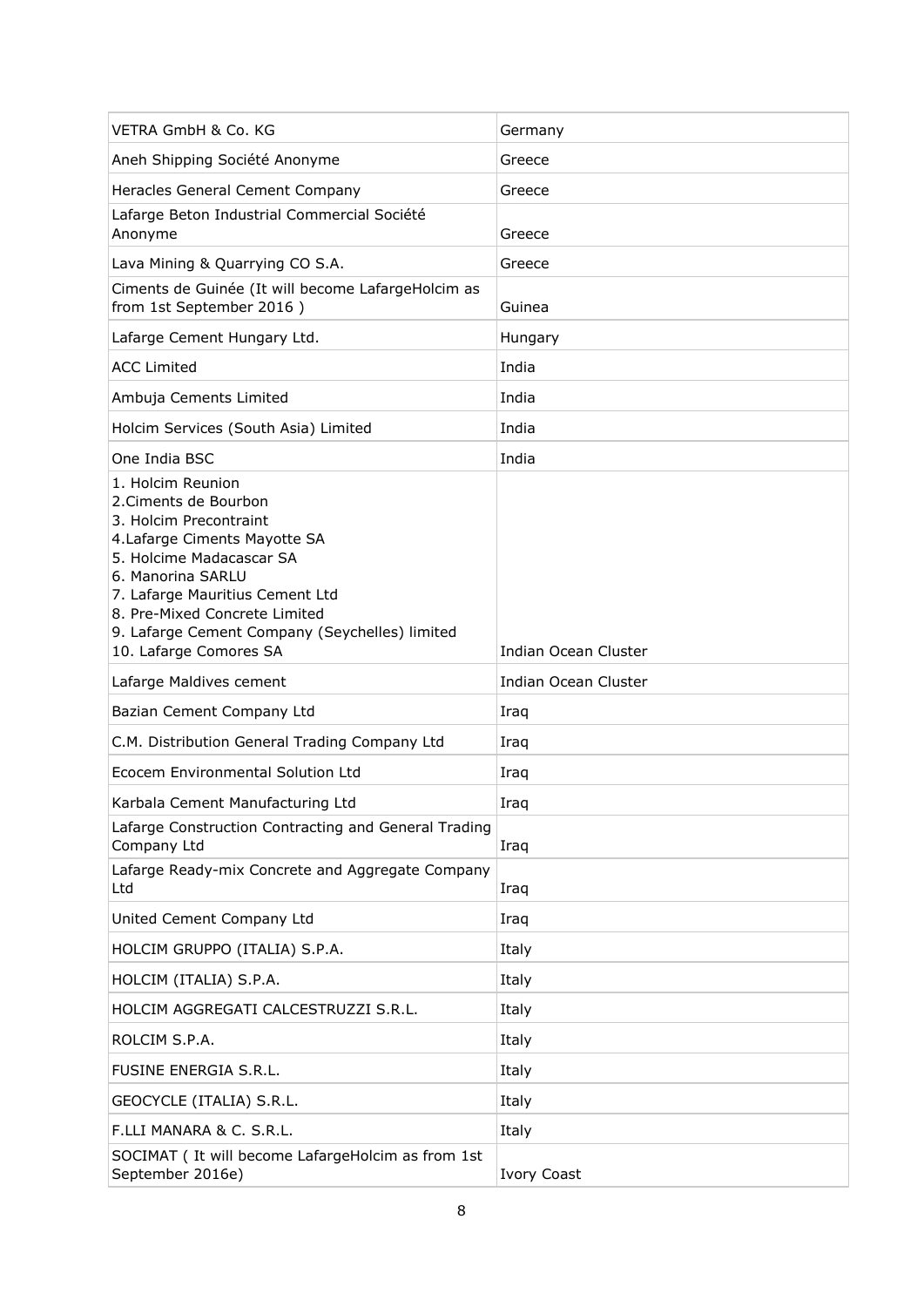| Lafarge Cement Jordan<br>Arabian Concrete Supply Company LLC<br>Arabian Transport specialised Company LLC                                         | Jordan      |
|---------------------------------------------------------------------------------------------------------------------------------------------------|-------------|
| Bamburi Cement Limited<br>Bamburi Special Products Limited<br>Lafarge Eco Systems Limited<br>Diani Estates Limited                                | Kenya       |
| Yeoman Latvia SIA                                                                                                                                 | Latvia      |
| Holcim (Liban) SAL,<br>Societe Libanaise des Ciments Blancs SAL,<br><b>Holcim Beton SAL</b>                                                       | Lebanon     |
| Lafarge Cement Malawi                                                                                                                             | Malawi      |
| Cementos Apasco, S.A. de C.V.<br>Concretos Apasco, S.A. de C.V.<br>Geocycle México, S.A. de C.V.<br>Apacim, S.A. de C.V.<br>Gravasa, S.A. de C.V. | México      |
| LafargeHolcim Maroc                                                                                                                               | Morocco     |
| Lafarge Maroc                                                                                                                                     | Morocco     |
| LafargeHolcim Maroc Afrique                                                                                                                       | Morocco     |
| Lafarge Ciments Sahara                                                                                                                            | Morocco     |
| Lafarge Placo Maroc                                                                                                                               | Morocco     |
| Batiprodis                                                                                                                                        | Morocco     |
| Ecoval                                                                                                                                            | Morocco     |
| Lafarge Calcinor Maroc                                                                                                                            | Morocco     |
| Ciments Blanc du Maroc                                                                                                                            | Morocco     |
| Ceval                                                                                                                                             | Morocco     |
| Mateen immobilier                                                                                                                                 | Morocco     |
| Andira                                                                                                                                            | Morocco     |
| Lubasa Maroc                                                                                                                                      | Morocco     |
| Société des Granulats de Tifelt                                                                                                                   | Morocco     |
| Ashaka Cement plc                                                                                                                                 | Nigeria     |
| Lafarge ReadyMix Nigeria Limited                                                                                                                  | Nigeria     |
| Atlas Cement Company Limited                                                                                                                      | Nigeria     |
| United Sement Company of Nigeria limited                                                                                                          | Nigeria     |
| Lafarge Africa                                                                                                                                    | Nigeria     |
| Holcim Coastal B.V.                                                                                                                               | Netherlands |
| Holcim Prefab Wanden B.V.                                                                                                                         | Netherlands |
| Hoçlcim (New Zealand) Itd                                                                                                                         | New Zealand |
| Holcim (Nicaragua), S. A.                                                                                                                         | Nicaragua   |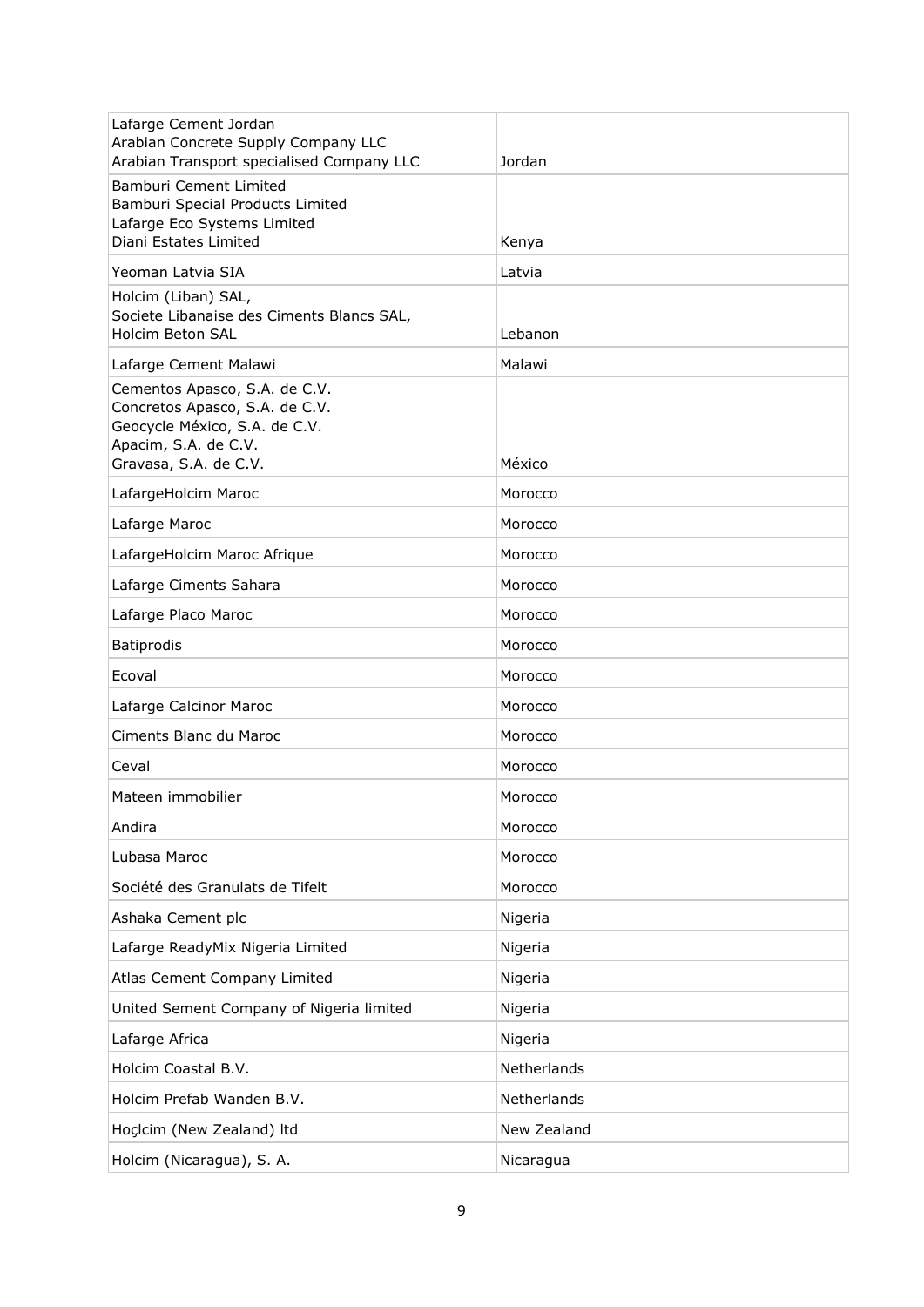| Inversiones Cofradía, S. A. (Invercosa)                                                                                                                    | Nicaragua           |
|------------------------------------------------------------------------------------------------------------------------------------------------------------|---------------------|
| LAFARGE AFRICA PLC<br><b>ASHAKACEM PLC</b><br>UNITED CEMENT COMPANY OF NIGERIA LIMITED<br>ATLAS CEMENT COMPANY LIMITED<br>LAFARGE READYMIX NIGERIA LIMITED | NIGERIA             |
| Yeoman Halsvik A/S                                                                                                                                         | Norway              |
| Holcim East Asia Business Services B.V. - Philippines<br>ROHQ (HEABS)                                                                                      | Philippines         |
| Holcim Philippines, Inc.                                                                                                                                   | Philippines         |
| Holcim Philippines Manufacturing Corporation                                                                                                               | Philippines         |
| Excel Concrete Logistics inc.                                                                                                                              | Philippines         |
| Hubb Stores and Services inc                                                                                                                               | Philippines         |
| Lafarge Cement SA                                                                                                                                          | Poland              |
| Lafarge Kruszywa i Beton Sp. z o.o.                                                                                                                        | Poland              |
| Lafarge Beton Towarowy Sp. z o.o.                                                                                                                          | Poland              |
| KOSD Przedsiębiorstwo Produkcyjne PP Spółka z<br>ograniczoną odpowiedzialnością Spółka Komandytowa                                                         | Poland              |
| Cotractor Sp. z o.o.                                                                                                                                       | Poland              |
| Przedsiębiorstwo Produkcyjne PP Sp. z o.o.                                                                                                                 | Poland              |
| Cementownia Kraków - Nowa Huta Sp. z o.o.                                                                                                                  | Poland              |
| Lafarge Service Sp. z o.o. w likwidacji                                                                                                                    | Poland              |
| Geocycle Sp. z o.o.                                                                                                                                        | Poland              |
| Fundacja Wspólnie LafargeHolcim                                                                                                                            | Poland              |
| Yeoman Poland Sp. z o.o.                                                                                                                                   | Poland              |
| Zakład Gospodarki Popiołami Sp. z o.o.                                                                                                                     | Poland              |
| LH Engineering Sp. z o.o.                                                                                                                                  | Poland              |
| 1. Rreadymix Muscat LLC<br>2. Premix IIc                                                                                                                   | Quatar              |
| ECOGEST INDUSTRY; SRL                                                                                                                                      | Republic of Moldova |
| GEOSTUDYGRUP; SRL                                                                                                                                          | Republic of Moldova |
| Lafarge Ciment (Moldova); S.A                                                                                                                              | Republic of Moldova |
| Holcim (Romania) S.A.<br>Geocycle S.R.L.<br>Start Casa S.R.L.                                                                                              | Romania             |
| LLC Burovzryvnayakompaniya;                                                                                                                                | Russian Federation  |
| LLC Holcim (RUS) CM.;                                                                                                                                      | Russian Federation  |
| LLC .; Holcim (RUS).;                                                                                                                                      | Russian Federation  |
| LLC .; Karier .; Bolshoymassiv                                                                                                                             | Russian Federation  |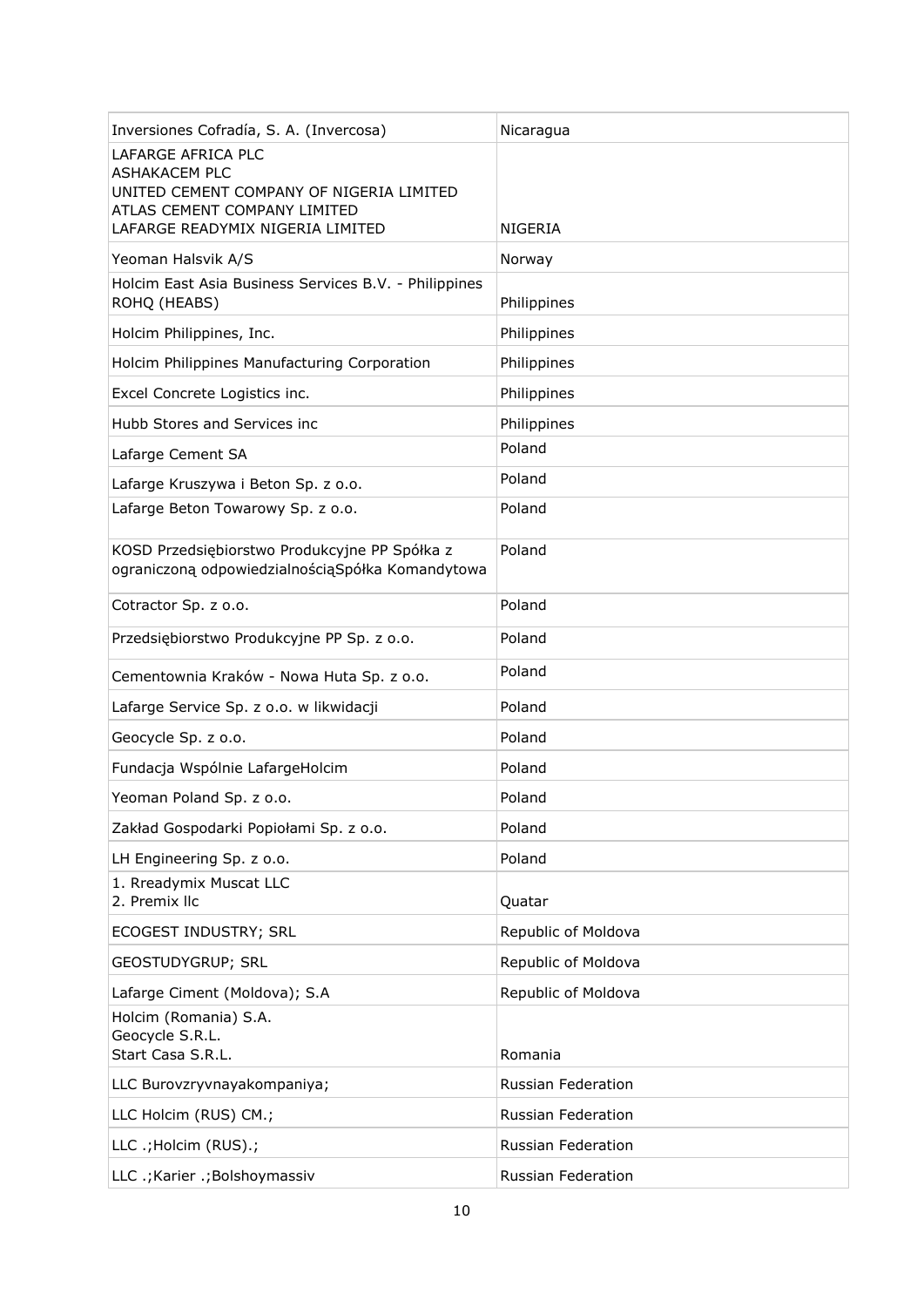| LLC .; Karier.; Shokshinsky kvartsit.;                                                                                                                                        | Russian Federation           |
|-------------------------------------------------------------------------------------------------------------------------------------------------------------------------------|------------------------------|
| LLC .; Laboratory Lafarge.;                                                                                                                                                   | <b>Russian Federation</b>    |
| LLC .; Lafarge Aggregate and Concrete.;                                                                                                                                       | <b>Russian Federation</b>    |
| LLC .; Novoaleksandrovskykombinat<br>nerudnikhmaterialov.;                                                                                                                    | <b>Russian Federation</b>    |
| OAO .; Lafarge Cement. (Open Joint Stock Company<br>Lafareg Cement)                                                                                                           | <b>Russian Federation</b>    |
| Beo Eko Korak d.o.o.                                                                                                                                                          | Serbia                       |
| Lafarge BFC d.o.o.                                                                                                                                                            | Serbia                       |
| Holcim (Singapore) Ltd.                                                                                                                                                       | Singapore                    |
| LH Trading Pte Ltd                                                                                                                                                            | Singapore                    |
| APNENEC d.o.o.                                                                                                                                                                | Slovenia                     |
| Lafarge Cement, d.o.o.                                                                                                                                                        | Slovenia                     |
| <b>Holcim business Services</b>                                                                                                                                               | Slovakia                     |
| Ash Resources Pty Limited                                                                                                                                                     | South Africa                 |
| Lafarge South Africa Holdings Pty Limited                                                                                                                                     | South Africa                 |
| Qala Quarry Pty Limited                                                                                                                                                       | South Africa                 |
| Lafarge Industries South Africa Pty Limited<br>Lafarge Mining South Africa Pty Limited                                                                                        | South Africa<br>South Africa |
| 1. Holcim Services EMEA SL<br>2. Lafargeholcim Middle east and africa IT service<br>centre<br>3. Holcime (Espana)<br>4. Lafarge Aridos y hormigones<br>5.lafagre cementos sau | Spain                        |
| Aktiengesellschaft Hunziker & Cie, Würenlingen (AG)                                                                                                                           | Switzerland                  |
| Basaltstein AG, Buchs (AG)                                                                                                                                                    | Switzerland                  |
| Fänn-Beton AG, Küssnacht (SZ)                                                                                                                                                 | Switzerland                  |
| Holcim (Cham) AG, Cham (ZG)                                                                                                                                                   | Switzerland                  |
| Holcim (Schweiz) AG, Würenlingen (AG)                                                                                                                                         | Switzerland                  |
| Holcim Bétondrance SA, Martigny (VS)                                                                                                                                          | Switzerland                  |
| Holcim BF+P SA, Bussigny-près-Lausanne                                                                                                                                        | Switzerland                  |
| Holcim Kies und Beton AG, Zürich (ZH)                                                                                                                                         | Switzerland                  |
| Kalt Kies-und Betonwerk AG, Kleindöttigen (AG)                                                                                                                                | Switzerland                  |
| LH Trading Ltd, Nüschelerstrasse 45, 8001 Zurich,<br>Switzerland                                                                                                              | Switzerland                  |
| LafargeHolcim Itd                                                                                                                                                             | Switzerland                  |
| LafargeHolcim Helvetia Finance Itd                                                                                                                                            | Switzerland                  |
| Rohstoffgewinnung Hohentengen GmbH,<br>Hohentengen (Deutshland)                                                                                                               | Switzerland                  |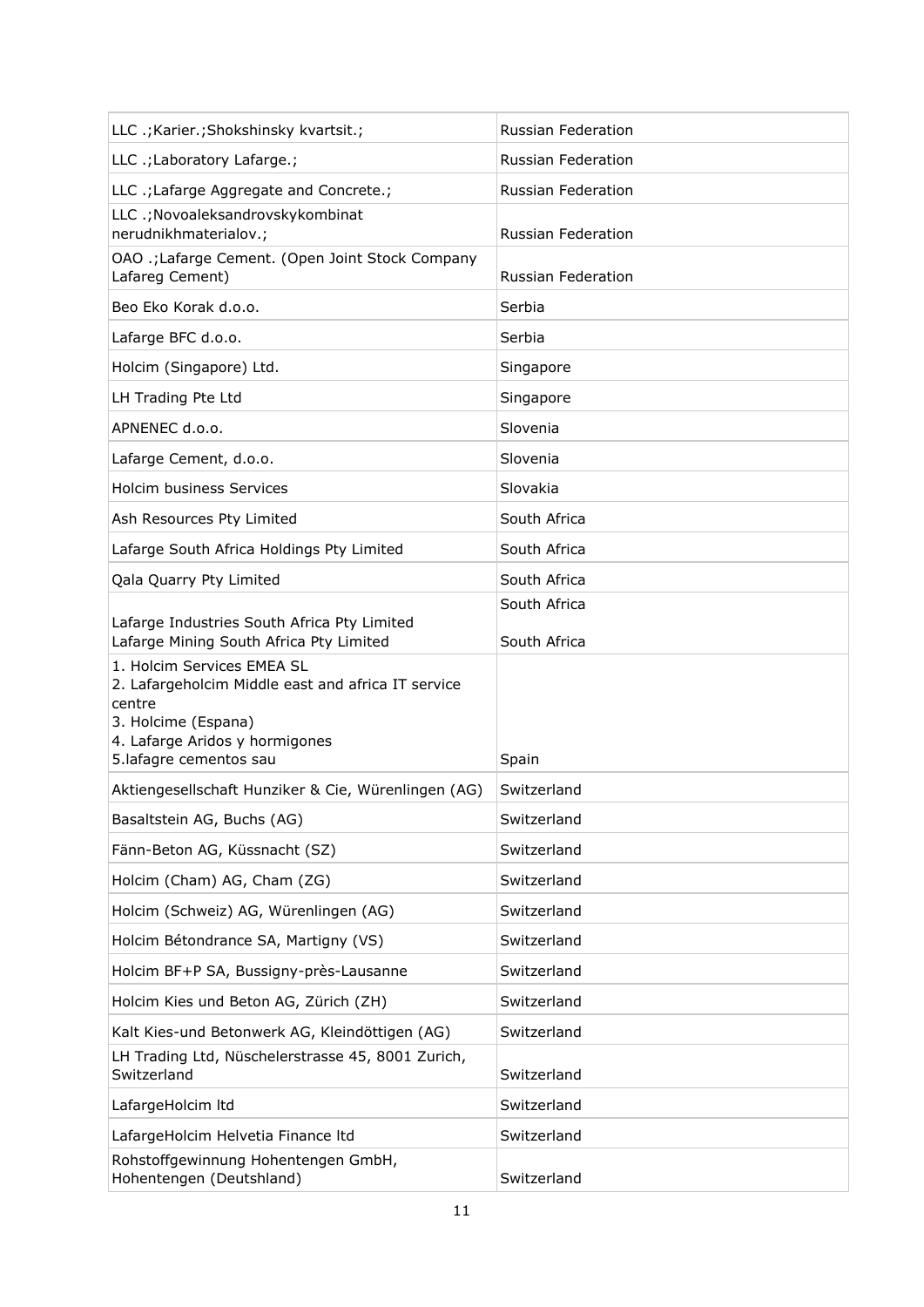| Holcim Europe Services AG, Allschwil (AG)                         | Switzerland    |
|-------------------------------------------------------------------|----------------|
| Praz SA, Sierre (VS)                                              | Switzerland    |
| Mbeya cement Company Limited                                      | Tanzania       |
| Hima Cement Limited                                               | Uganda         |
| Bukovyna Building Materials LLC                                   | Ukraine        |
| Klesivskiy Karier Nerudnykh Kopalyn Technobud LLC                 | Ukraine        |
| <b>SIPAN LLC</b>                                                  | Ukraine        |
| <b>Technobud LLC</b>                                              | Ukraine        |
| Aggregate Industries UK Limited                                   | United Kingdom |
| Alan C Bennett & Sons Limited                                     | United Kingdom |
| Charcon Limited                                                   | United Kingdom |
| Lafarge Cauldon Limited                                           | United Kingdom |
| Lafarge Ireland Limited                                           | United Kingdom |
| London Concrete Limited                                           | United Kingdom |
| Lytag Limited                                                     | United Kingdom |
| Mendip Rail Limited                                               | United Kingdom |
| North Kent Roadstone Limited                                      | United Kingdom |
| Rail Freight Services (RFS) Limited                               | United Kingdom |
| Redditch Concrete Limited                                         | United Kingdom |
| <b>Tendley Quarries Limited</b>                                   | United Kingdom |
| Wight Building Materials Ltd                                      | United Kingdom |
| LH Trading, Inc., 2655 Le Jeune Rd. #606, Miami, FL<br>33134, USA | <b>USA</b>     |
| Aggregate Industries management Inc.                              | <b>USA</b>     |
| Aggregate Industries WCR                                          | <b>USA</b>     |
| Aggregate Industries-MWR                                          | <b>USA</b>     |
| Aggregate industries                                              | <b>USA</b>     |
| Bardon Inc.                                                       | <b>USA</b>     |
| Cement Transport Ltd                                              | <b>USA</b>     |
| Holcim (Texas) LP                                                 | <b>USA</b>     |
| Lafarge Aggregates Illinois Inc.                                  | <b>USA</b>     |
| Lafarge Building Materials Inc.                                   | <b>USA</b>     |
| Lafarge Elburn LLC                                                | <b>USA</b>     |
| Lafarge Mid-Atlantic LLC                                          | <b>USA</b>     |
| Lafarge Midwest Inc.                                              | <b>USA</b>     |
| Lafarge North America Inc.                                        | <b>USA</b>     |